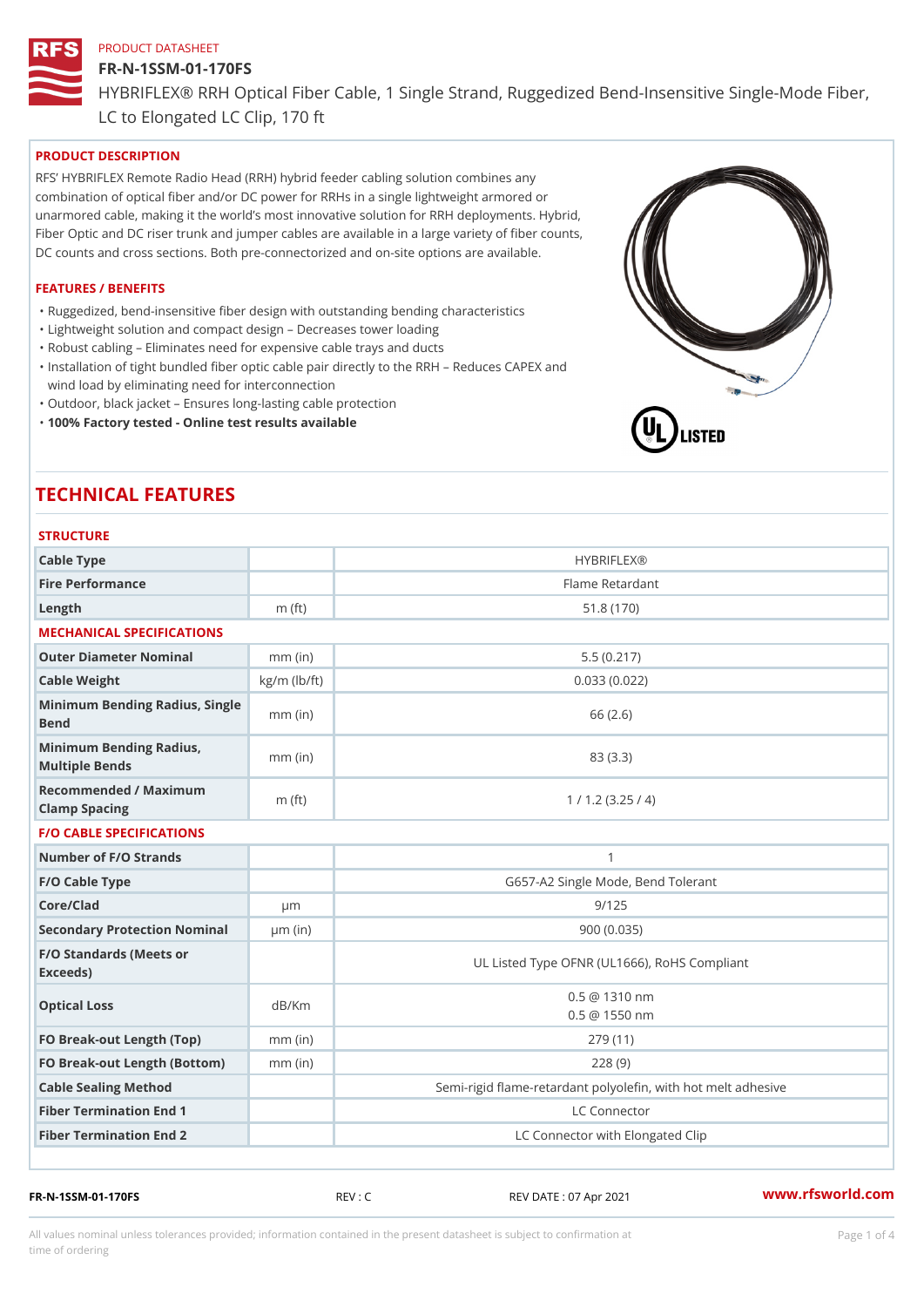### FR-N-1SSM-01-170FS

HYBRIFLEX® RRH Optical Fiber Cable, 1 Single Strand, Ruggedized Be LC to Elongated LC Clip, 170 ft

| CABLE JACKET                                    |                             |                                             |  |  |  |
|-------------------------------------------------|-----------------------------|---------------------------------------------|--|--|--|
| UV-Protection Individual and<br>External Jacket |                             | Yes                                         |  |  |  |
| Jacket Material                                 |                             | Flame Retardant, Indoor/Outdoor, PVC, Black |  |  |  |
| TESTING AND ENVIRONMENTAL                       |                             |                                             |  |  |  |
| Storage Temperature                             | $^{\circ}$ C ( $^{\circ}$ F | $-40$ to $70$ ( $-40$ to $158$ )            |  |  |  |
| Operation Temperature                           | $^{\circ}$ C ( $^{\circ}$ F | $-40$ to 65 ( $-40$ to 149)                 |  |  |  |
| Installation Temperature                        | $^{\circ}$ C ( $^{\circ}$ F | $-20$ to 65 ( $-4$ to 149)                  |  |  |  |
| Jacket Specifications                           |                             | UL 1666                                     |  |  |  |

### EXTERNAL DOCUMENT LINKS

Installation Guidelwinessad QuickShip 2.0 Program [Informa](http://www.rfsworld.com/images/hybriflex/quickship_program_2.pdf)tion: On-line Factory Te[s](https://www.rfsworld.com/pictures/userfiles/programs/AAST Latest Version.zip)teResults:

### NOTES

Specifically designed for Samsung RRH.

FR-N-1SSM-01-170FS REV : C REV DATE : 07 Apr 2021 [www.](https://www.rfsworld.com)rfsworld.com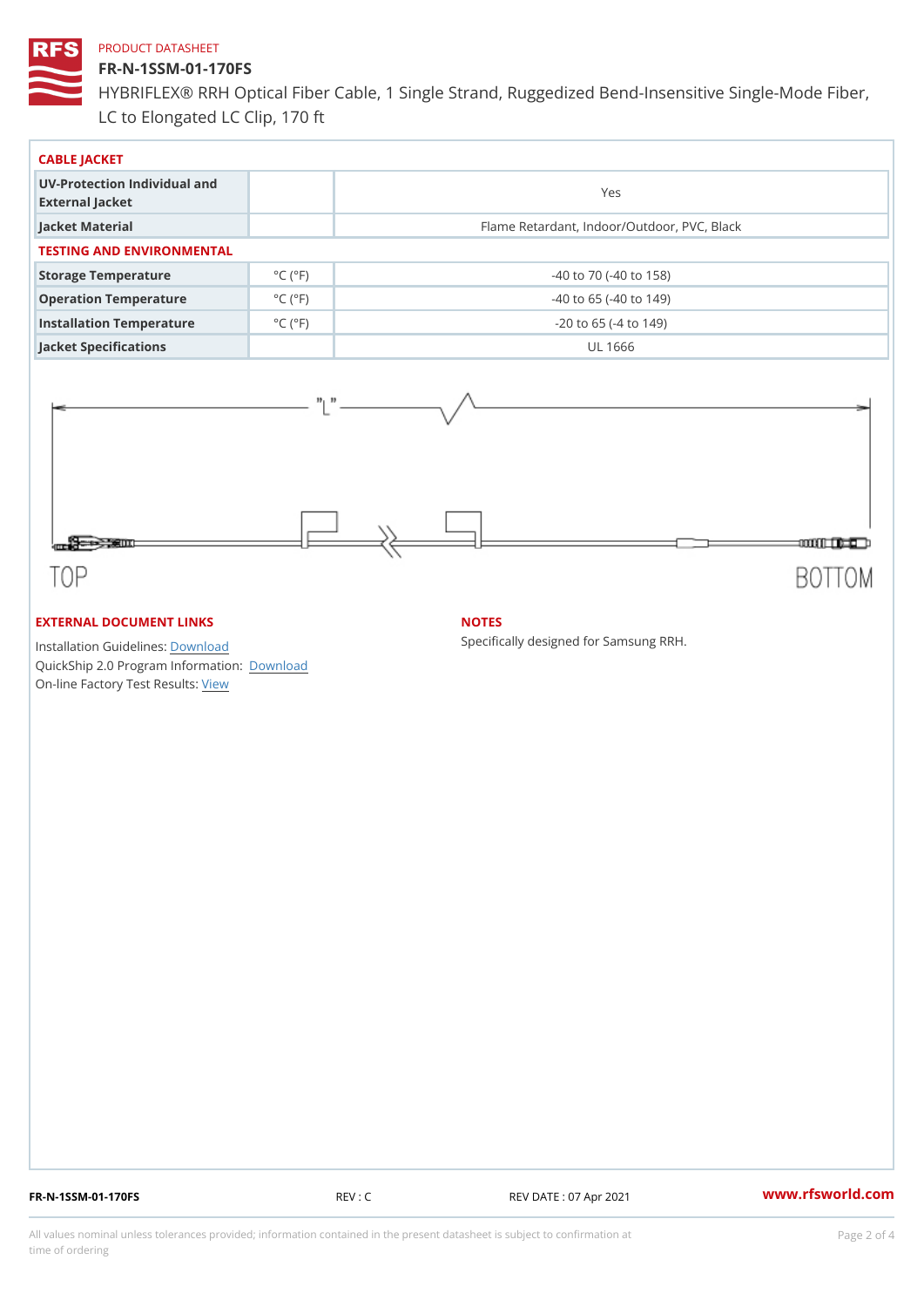FR-N-1SSM-01-170FS HYBRIFLEX® RRH Optical Fiber Cable, 1 Single Strand, Ruggedized Be

LC to Elongated LC Clip, 170 ft

#### ADDITIONAL ASSEMBLIES - 1 PAIR SM FIBERED DITIONAL ASSEMBLIES - 2 PAIR SM FIBER

| Length, ft | Model Number                   |
|------------|--------------------------------|
| 10         | $FR - N - 1$ S M - 01 - 10 F S |
| 20         | $FR - N - 1$ S M - 01 - 20 F S |
| 30         | $FR - N - 1$ S M - 01 - 30 F S |
| 40         | $FR - N - 1$ S M - 01 - 40 F S |
| 50         | $FR - N - 1$ S M - 01 - 50 F S |
| 60         | $FR - N - 1$ SM - 01 - 60 F S  |
| 79         | FR-N-1SM-01-70FS               |
| 80         | $FR - N - 1$ S M - 01 - 80 F S |
| 90         | FR-N-1SM-01-90FS               |
| 100        | FR-N-1SM-01-100FS              |

| Length, ft | Model Number                   |
|------------|--------------------------------|
| 10         | FR-N-2SM-01-10FS               |
| 20         | FR-N-2SM-01-20FS               |
| 30         | FR-N-2SM-01-30FS               |
| 40         | FR-N-2SM-01-40FS               |
| 50         | $FR - N - 2 S M - 01 - 50 F S$ |
| 60         | $FR - N - 2 S M - 01 - 60 F S$ |
| 70         | FR-N-2SM-01-70FS               |
| 80         | $FR - N - 2 S M - 01 - 80 F S$ |
| 90         | FR-N-2SM-01-90FS               |
| 100        | $FR - N - 2 SM - 01 - 100 FS$  |
|            |                                |

ADDITIONAL ASSEMBLIES - 1 STRAND SM FABSDRTIONAL ASSEMBLIES - 2 STRAND SM FIBER

| Length, ft | Model Number       |
|------------|--------------------|
| 10         | FR-N-1SSM-01-10FS  |
| 15         | FR-N-1SSM-01-15FS  |
| 20         | FR-N-1SSM-01-20FS  |
| 30         | FR-N-1SSM-01-30FS  |
| 40         | FR-N-1SSM-01-40FS  |
| 50         | FR-N-1SSM-01-50FS  |
| 60         | FR-N-1SSM-01-60FS  |
| 70         | FR-N-1SSM-01-70FS  |
| 80         | FR-N-1SSM-01-80FS  |
| 90         | FR-N-1SSM-01-90FS  |
| 100        | FR-N-1SSM-01-100FS |
| 120        | FR-N-1SSM-01-120FS |
| 130        | FR-N-1SSM-01-130FS |
| 150        | FR-N-1SSM-01-150FS |
| 160        | FR-N-1SSM-01-160FS |
| 170        | FR-N-1SSM-01-170FS |

| Length, ft | Model Number                     |
|------------|----------------------------------|
| 10         | $FR - N - 2$ S S M - 01 - 10 F S |
| 15         | FR-N-2SSM-01-15FS                |
| 20         | FR-N-2SSM-01-20FS                |
| 30         | FR-N-2SSM-01-30FS                |
| 40         | $FR - N - 2$ S S M - 01 - 40 F S |
| 50         | $FR - N - 2$ S S M - 01 - 50 F S |
| 60         | $FR - N - 2$ S S M - 01 - 60 F S |
| 70         | FR-N-2SSM-01-70FS                |
| 80         | $FR - N - 2$ S S M - 01 - 80 F S |
| 90         | $FR - N - 2$ S S M - 01 - 90 F S |
| 100        | FR-N-2SSM-01-100FS               |

FR-N-1SSM-01-170FS REV : C REV DATE : 07 Apr 2021 [www.](https://www.rfsworld.com)rfsworld.com